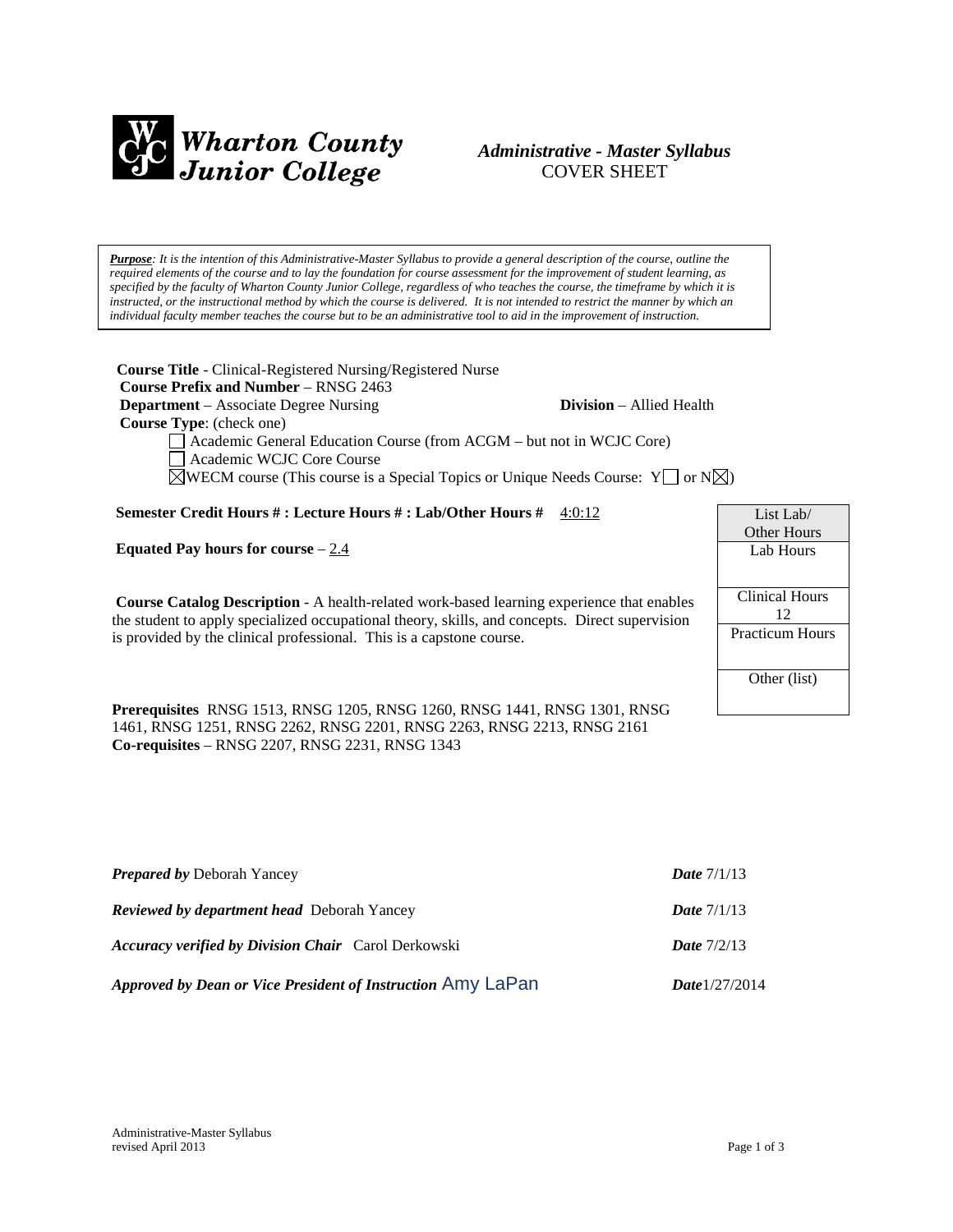

### **I. Topical Outline** –

Clinical-Nursing will be organized according to the nursing process. The focus will be on scientific and interpersonal approaches of the professional nurse to foster adaptation of the individual patient with common, complex and advanced health care needs to a maximum level of wellness on the wellness-illness continuum. Maslow's theory of human needs will be the means of prioritizing the needs of patients. Clinical sites will provide variety of clinical experiences.

#### **II. Course Learning Outcomes**

| <b>Course Learning Outcomes</b>                                                                                                                                                                                                                                                                                                                                                                                                                                                                                                                                                                                                             | <b>Methods of Assessment</b>                                                                                                                                                                                                                                                                                                                                                                                  |
|---------------------------------------------------------------------------------------------------------------------------------------------------------------------------------------------------------------------------------------------------------------------------------------------------------------------------------------------------------------------------------------------------------------------------------------------------------------------------------------------------------------------------------------------------------------------------------------------------------------------------------------------|---------------------------------------------------------------------------------------------------------------------------------------------------------------------------------------------------------------------------------------------------------------------------------------------------------------------------------------------------------------------------------------------------------------|
| Upon successful completion of RNSG 2463, the student will be<br>able to:<br>Apply the theory, concepts, and skills involving specialized<br>1.<br>materials, tools, equipment, procedures, regulations, laws,<br>and interactions within and among political, economic,<br>environmental, social, and legal systems associated with the<br>occupation and the business/industry.<br>Demonstrate legal and ethical behavior, safety practices,<br>2.<br>interpersonal and teamwork skills.<br>Demonstrate appropriate written and verbal communication<br>3.<br>skills using the terminology of the occupation and the<br>business/industry. | ATI Assignments<br>Medication Calculation Exam<br>2.<br><b>Community Practice Exam</b><br>3.<br><b>Community Project</b><br>4.<br><b>Expanded Roles Assignment</b><br>5.<br>Direct Patient Care Days Evaluation<br>6.<br>Focused clinical assignments<br>7.<br>Mid-Term & Final Self Reflection<br>8.<br>Simulation<br>9.<br>10. Alternate area assignment<br>11. Clinical Competency practice/Check-<br>offs |

# **III. Required Text(s), Optional Text(s) and/or Materials to be Supplied by Student.**

- Ignatavicus, D. D. & Workman, M. L. (2010). *Medical-surgical nursing: Patient-centered collaborative care* (6<sup>th</sup> ed.). Philadelphia: Saunders Elsevier.
- Nursing Diagnosis textbook, paperback, or e-book (student preference)
- Medication/Drug Guide textbook, paperback, or e-book (student preference)
- Laboratory and Diagnostic textbook, paperback, or e-book (student preference)

#### **IV. Suggested Course Maximum** – 40 students

#### **V. List any specific spatial or physical requirements beyond a typical classroom required to teach the course**.

Classroom with computer, projector, internet access

# **VI. Course Requirements/Grading System – Describe any course specific requirements such as research papers or reading assignments and the generalized grading format for the course**

 $A = 90-100$   $B = 80-89$   $C = 75-79$   $D = 65-74$   $F = 0-64$